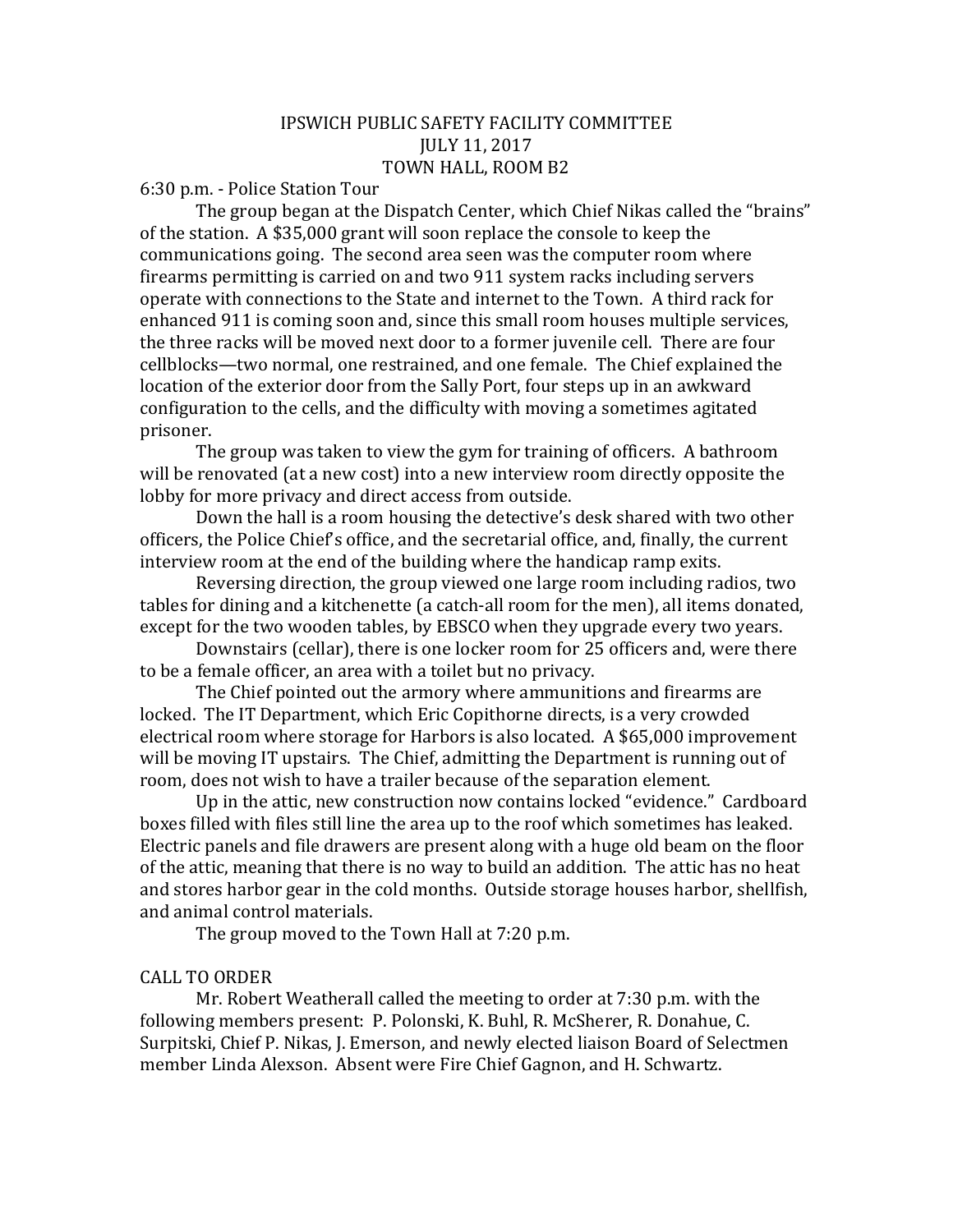Mr. Weatherall introduced Linda who was then introduced to the other members. She expressed the hope that Charles Surpitski, whom she is replacing as liaison, will remain.

## APPROVAL OF MINUTES

Mr. Buhl moved, seconded by Chief Nikas, to approve 5/23/17 Minutes. UNANIMOUS.

### OUTSIDE FIRM PRESENTATION

Chief Nikas introduced Todd Costa of Kaestle Boos. Mr. Costa explained that his company specializes in public safety facilities in municipalities. He mentioned the following in his slide presentation: conduct space needs analysis, evaluate facility options, and conduct site evaluation. In estimating prices, he explained contingency figures, as a built-in percentage of the cost so as to prevent error and marginalize unforeseen costs.

He reviewed the RFQ process in Massachusetts, illustrating the configuration of a combined facility (left to right): prisoners; police officers; shared dispatch, fitness, and public areas; fire apparatus/supplies; and firefighters' dorms. Upper level would be police and fire administration.

The feasibility process was as follows: "Stress test" for each department—fit, traffic, buildability; include all technology requirements (communication, security), investing in sustainable design (good return on dollars); opportunities for in-house training (saving operating costs); how to build consensus. (goals, tours).

He showed a possible schematic on three sites: Elm Street, Central Street (at Winthrop), and Bialek Park.

Technology—growing at a fast pace—would have multiple "rack" space, vehicle tracking, could access control management, etc.

Sustainable design would have natural daylight, a quality indoor environment, sustainable materials, highly efficient lighting and HVA, comprehensive building management, etc.

He showed an example of firefighter in-house training with ladders.

He spoke strongly of public outreach to build consensus and sell the facility to the Town, maintaining transparency throughout the process, telling what currently exists versus what is needed, answer all questions, keep the project in front of the public by using press releases and letters to the editor, facilitate public forums, use social media, offer tours—all very important. He advised a website for the project.

Mr. Costa showed Holden's (built a few years ago) and Sharon's (under construction) combined facilities. Total cost (furniture, landscaping, etc.) differs from building costs.

Detective Dziadose joined the meeting during the presentation.

Questions Mr. Surpitski asked about the firm's role in selling a concept to the community when there are a lot of competing needs for finances. Mr. Costa offers technical support and recommends that the building committee take over.